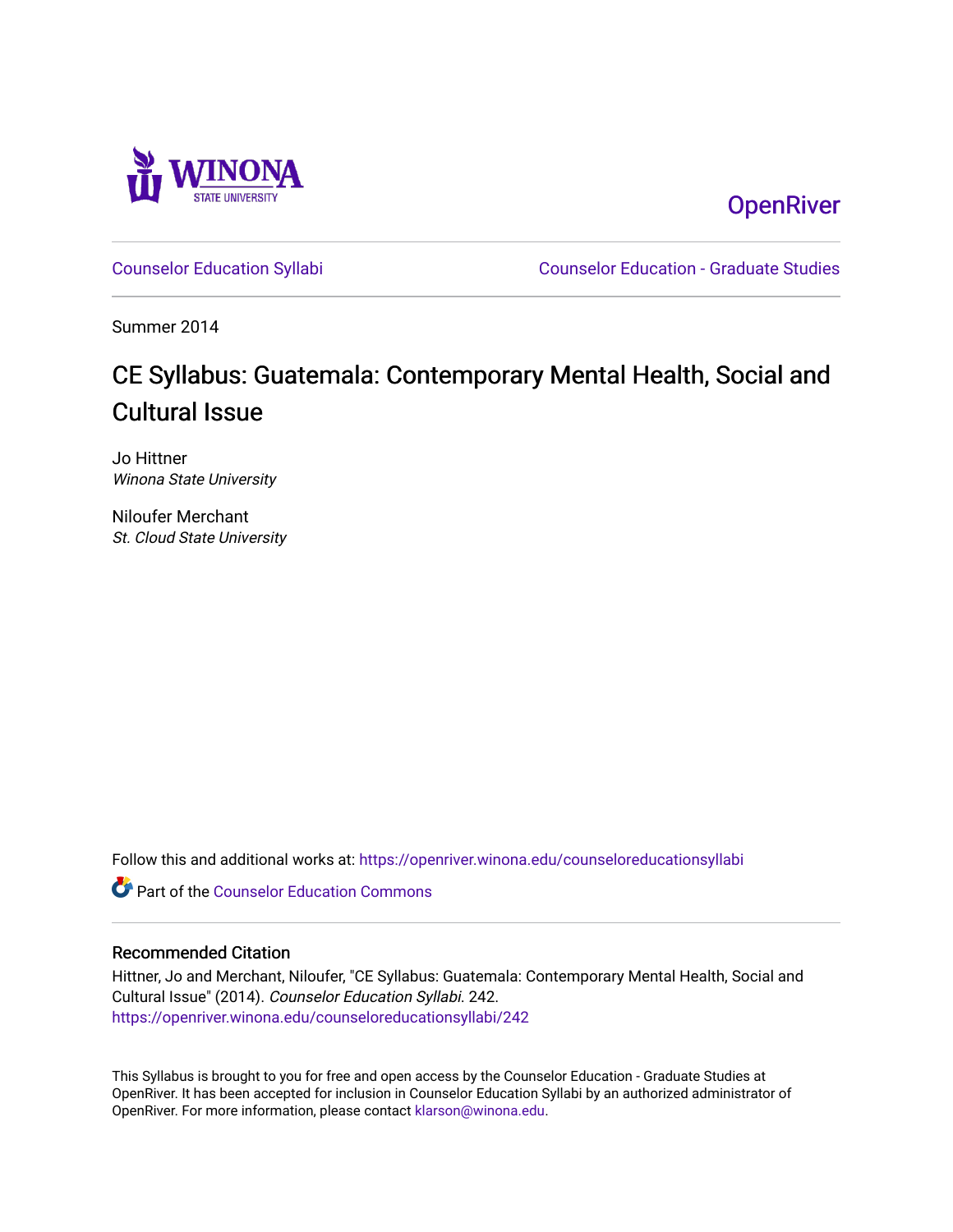#### **WINONA STATE UNIVERSITY COLLEGE OF EDUCATION COUNSELOR EDUCATION DEPARTMENT Summer 2014 Guatemala: Contemporary Mental Health, Social and Cultural Issues**

#### **Instructors:**

Jo Hittner, Ph.D., Counselor Education Department, Winona State University [\(jhittner@winona.edu\)](mailto:jhittner@winona.edu)

Niloufer Merchant, Ed.D, Community Counseling, St. Cloud State University [\(nmmerchant@stcloudstate.edu\)](mailto:nmmerchant@stcloudstate.edu)

#### **PURPOSE**

The purpose of this course is to expose students interested in counseling, psychology, or social work to mental health and social justice concerns that currently pervade Guatemalan culture. These include, but are not limited to: the effects of 30 years of civil war; concerns of indigenous peoples; oppression within Central America, especially with regard to Guatemalans and native Mayans; the effects of poverty on mental health and wellness; women's issues, particularly around civil and reproductive rights; and the impact of the current political and cultural climate on the children of Guatemala.

## **TEXTS**

REQUIRED:

Lovell, W. G. (2001). A beauty that hurts: Life and death in Guatemala. Austin, TX: University of Texas Press.

Menchu, R. (1987). *I, Rigoberta Menchu: An Indian woman in Guatemala.* New York: Verso.

## RECOMMENDED:

A guide book to Guatemala: Rick and Steves, Moon Guides, Rough Guides, Lonely Planet, and Frommer's all have current editions. You'll find a greater variety online (Amazon) than in most bookstores.

## **GOALS**

- I. To understand Guatemala culture and society.
- II. To develop awareness of the impact of significant historical events on Guatemalan culture.
- III. To understand the impact of elements of multicultural diversity on individuals.
- IV. To expand awareness of major mental health concerns in Guatemala.
- V. To expand awareness of mental health, medical and educational services in Guatemala.
- VI. To identify major social justice issues currently prevalent in Mayan and Guatemalan culture.
- VII. To gain an understanding of social service organizations in Guatemala.
- VIII. To take advantage of the opportunity to have a transformative personal experience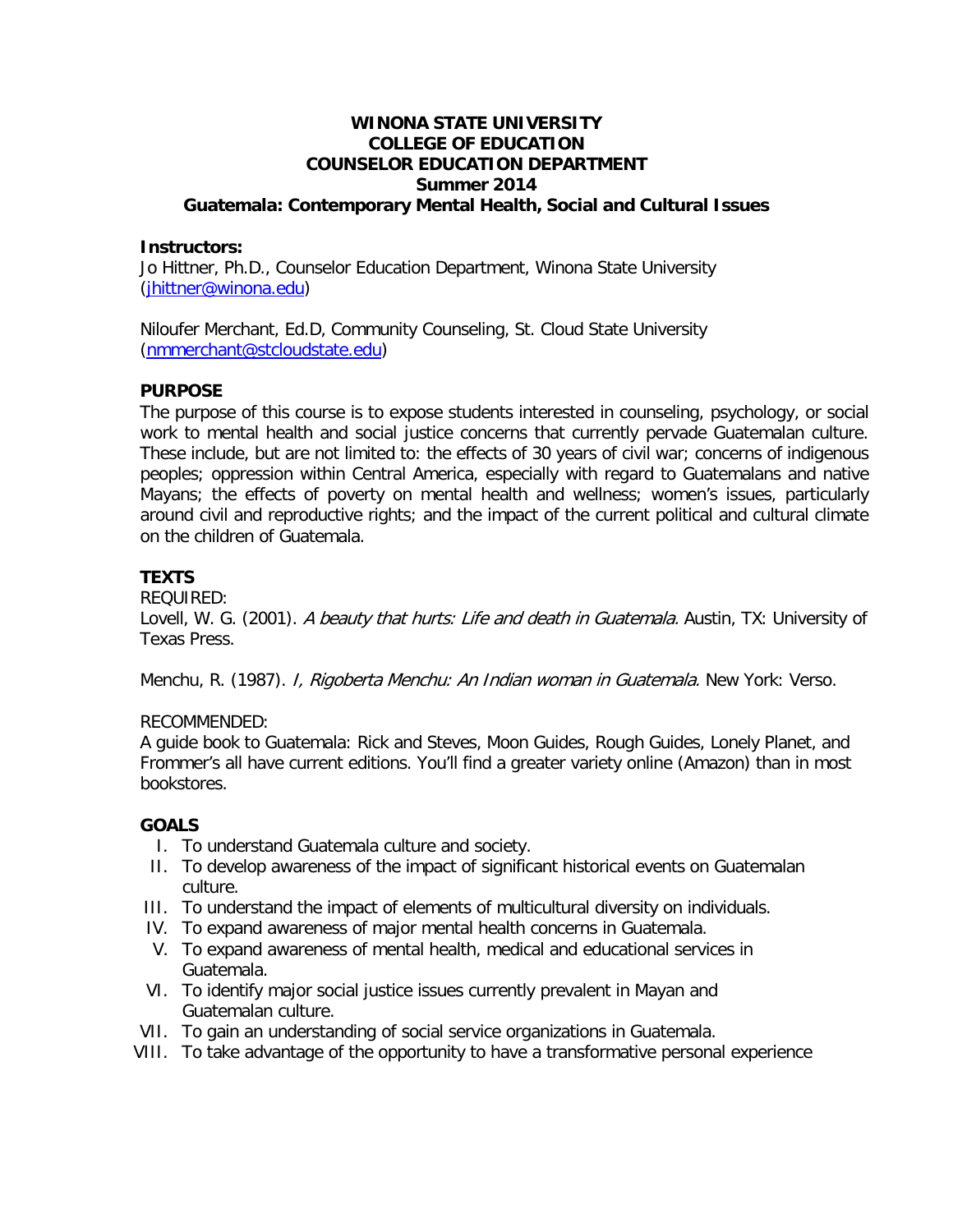In order to meet the above goals, students will accomplish the following **learning objectives**:

- 1. Students will be able to identify the major events in Guatemalan history that have shaped contemporary society.
- 2. Students will be able to identify at least three major cultural groups in Guatemala.
- 3. Students will be able to identify at least three significant cultural norms in Guatemalan culture.
- 4. Students will be able to identify at least three significant cultural differences between the U.S. and Guatemala.
- 5. Students will be able to discuss the impact of at least three examples of cultural oppression present in contemporary Guatemalan society.
- 6. Students will be able to discuss one major mental health concern of Guatemalan citizens.
- 7. Students will be able to discuss the impact of U.S. Guatemalan relations on Guatemalan peoples.
- 8. Students will be able to identify at least three prominent social justice concerns in contemporary Guatemalan society.
- 9. Students will be able to identify the work of at least three social service organizations in Guatemala.

## **Council for Accreditation of Counseling and Related Educational Programs (CACREP) Related Standards:**

II.K.1.

g. advocacy processes needed to address institutional and social barriers that impede access, equity, and success for clients;

II.K.2.

- a. multicultural and pluralistic trends, including characteristics and concerns between and within diverse groups nationally and internationally;
- b. attitudes, beliefs, understandings, and acculturative experiences, including specific experiential learning activities;
- c. individual, couple, family, group, and community strategies for working with diverse populations and ethnic groups;
- d. counselors' roles in social justice, advocacy and conflict resolution, cultural selfawareness, the nature of biases, prejudices, processes of intentional and unintentional oppression and discrimination, and other culturally supported behaviors that are detrimental to the growth of the human spirit, mind, or body;
- e. theories of multicultural counseling, theories of identity development, and multicultural competencies; and
- f. ethical and legal considerations.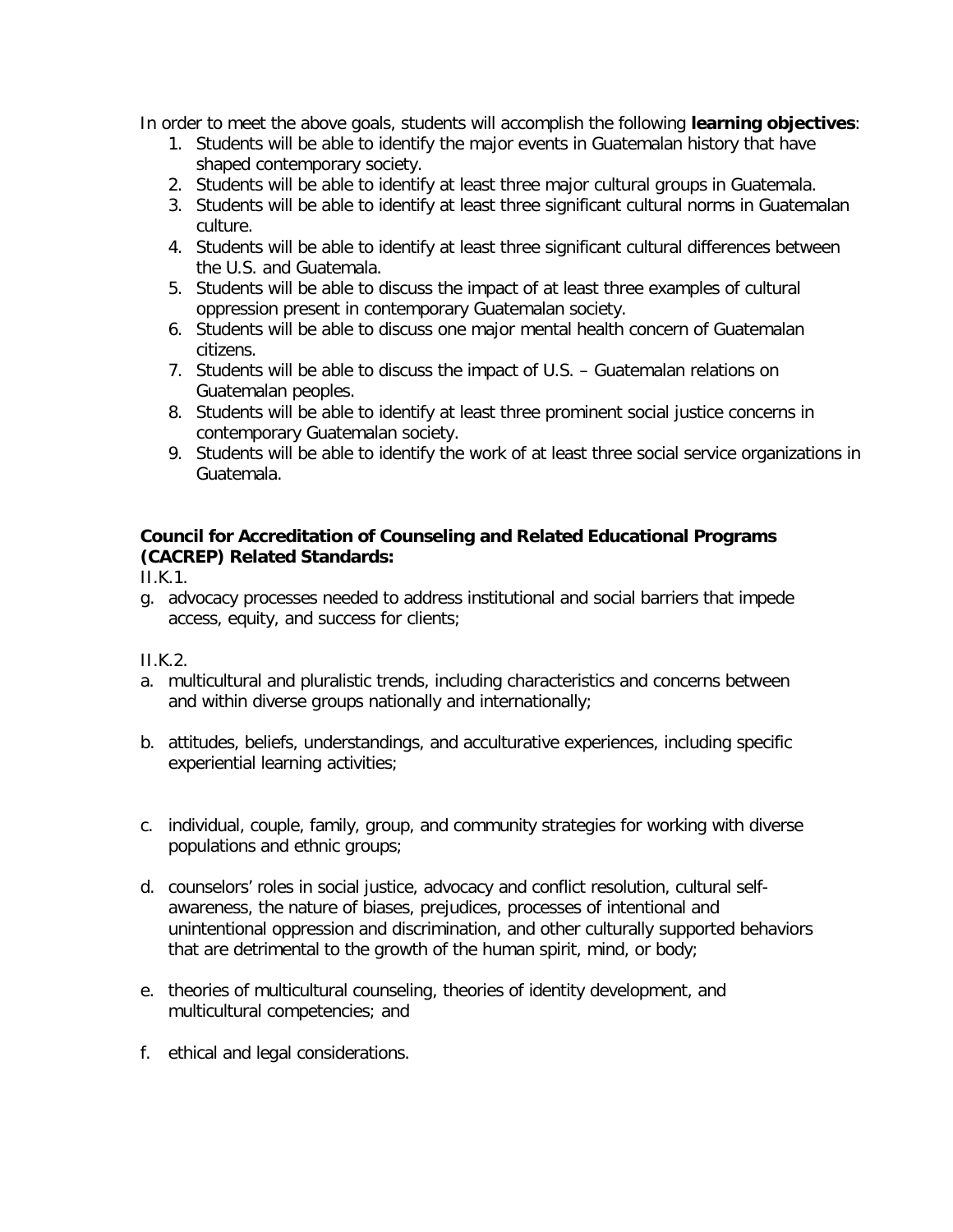#### **COURSE REQUIREMENTS**

| #     | <b>Assignment</b>       | <b>Related Scoring</b><br><b>Rubric</b> | <b>Points Possible</b> |
|-------|-------------------------|-----------------------------------------|------------------------|
|       | Attendance for meetings |                                         | 50 per meeting -       |
|       |                         |                                         | 200 total              |
| 2     | Participation           |                                         | 50                     |
| 3     | <b>Reflection Teams</b> | $\overline{2}$                          | 50                     |
| 4     | Individual Journaling   | 3                                       | 120                    |
| 5     | Learning Portfolio      | 4                                       | 120                    |
| Total |                         |                                         | 540                    |

See Appendix B for all scoring rubrics.

## **GRADE SCALE (in percentages)**

| $100-93:$ | А |
|-----------|---|
| $92-86:$  | B |
| $85-79$   | € |
| $78-72:$  | D |

## 1. **ATTENDANCE**

Students are *required to attend all pre-travel and post-travel class sessions*. If there is a need to miss a class based on emergency, it is expected that the student will contact the instructor before the missed class. Make-up assignments will need to be completed 2 weeks after the missed class.

## **2. PARTICIPATION**

Participation is necessary for full learning experience between professor and student. It is expected that students will participate fully in every class as well as meetings during the travel study period: speaking up, asking questions, answering questions, and sharing in class about readings, research, and other course experiences. You are responsible for bringing energy and enthusiasm to every class/meeting.

## **3. INDIVIDUAL JOURNALING**

Students will submit 6 journal entries: 2 during pre-trip meetings, 3 during the travel study period on designated days (included in itinerary) and 1 after returning from the trip. Students will be given questions to guide their journaling, primarily pertaining to the personal growth involved in cultural immersion. Students will be encouraged to explore and examine their own personal biases and prejudices, as well as ways they might expand their current worldview. During and after the trip, journal entries will focus on synthesizing personal learnings.

Journal entries will be 2 pages in length, double spaced, submitted via Dropbox on D2L (20) points per journal, 120 points total.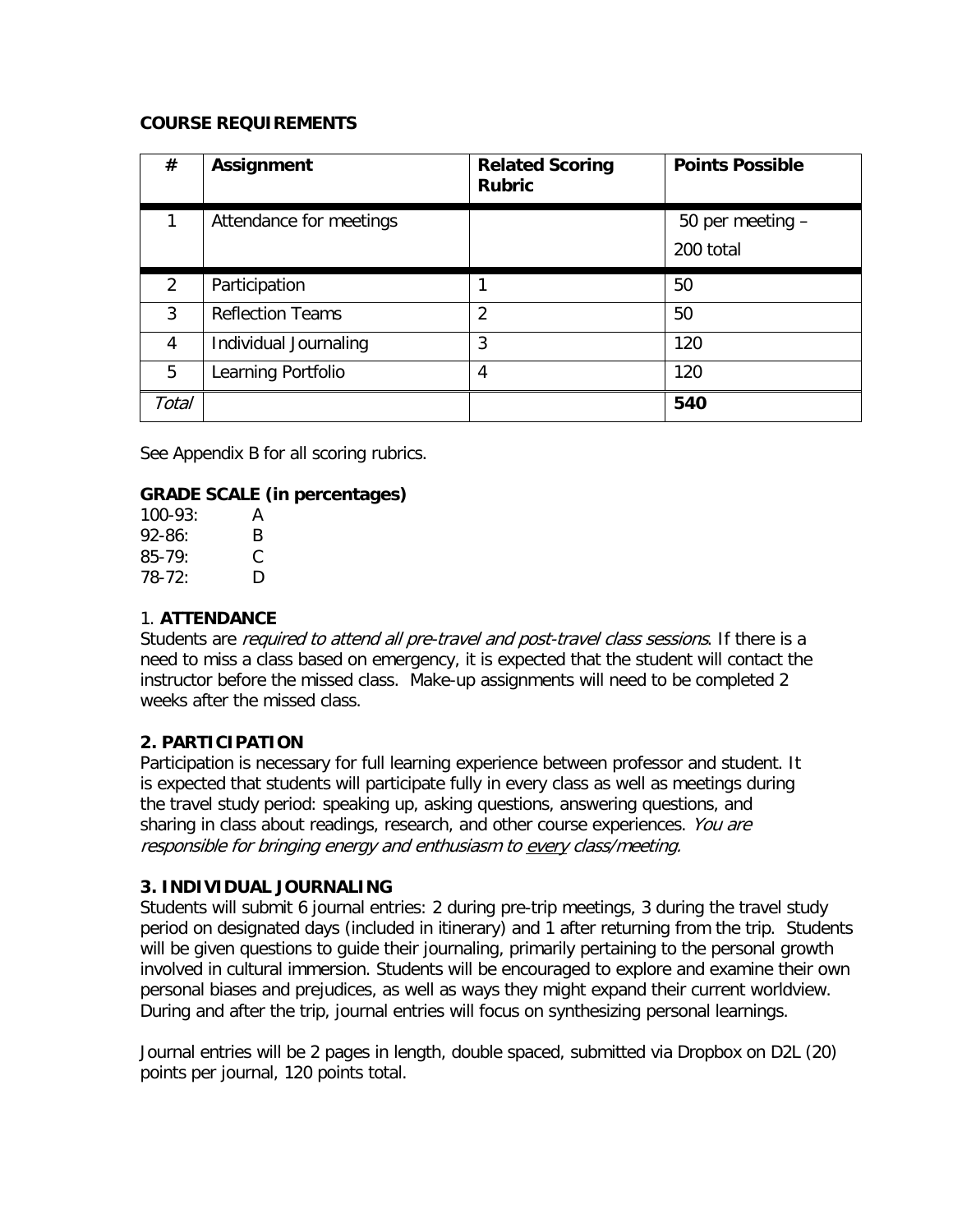| # |      | Due Date Journal Question                                                         |
|---|------|-----------------------------------------------------------------------------------|
|   | 3/28 | Free write about your hopes, fears, and expectations for this trip.               |
| 2 | 4/11 | Write a response to the history of Guatemala that you read in the Lovell text.    |
|   |      | Respond to the material on Guatemalan history and culture found in the PowerPoint |
|   |      | of that name under Guatemala: An Overview on D2L.                                 |
| 3 | 5/14 | Free write about your travels and first impressions of Guatemala. Write about     |
|   |      | feelings, thoughts, and behaviors you noticed during these first 48 hours.        |
| 4 | 5/17 | Write about what you have learned so far and how you have been challenged         |
|   |      | by course readings and materials. How have your expectations changed since        |
|   |      | the first journal entry?                                                          |
| 5 | 5/21 | Free write: What has been most impactful so far? What has caught your attention?  |
|   |      | When have you found yourself challenged? How are you taking care of yourself      |
|   |      | (or not)?How have you been impacted by the dynamics of the group?                 |
| 6 | 5/28 | What was the transition back to the US like? What do you notice?                  |
|   |      | How are you different?                                                            |

## **4. REFLECTION TEAMS**

While in Guatemala, students will engage in daily small group discussion about experiences. In conjunction with the daily group processing, students will engage in team writing assignments around specific questions related to their experiences. Group processing will (in part) include an opportunity for students to share their writing assignments with others.

Reflective Writing will be 2-3 pages in length, double spaced, submitted via Dropbox on D2L. Ten points per assignment, 50 points total.

| # | <b>Due Date</b> | <b>Reflection Question</b>                                                                                                                                                                                        |
|---|-----------------|-------------------------------------------------------------------------------------------------------------------------------------------------------------------------------------------------------------------|
|   | 5/13            | What is it like to be a foreigner?                                                                                                                                                                                |
|   | 5/16            | What is your perception on poverty since you've been in Guatemala?                                                                                                                                                |
| 3 | 5/18            | How do you perceive the various spiritual and religious practices in<br>Guatemala?                                                                                                                                |
| 4 | 5/20            | What are your impressions of Guatemalan families and living<br>conditions? What strikes you? What troubles you? What inspires you?<br>Finally, why do families have so many children when they can't afford them? |
|   | 5/22            | What will you take away from this experience?                                                                                                                                                                     |

## **5. LEARNING PORTFOLIO**

After the trip, each student is responsible for creating a learning portfolio. The learning portfolio should reflect accomplishment of learning objectives defined above, and any additional individual learning that took place. The portfolio may contain journal entries, creative writing, photos, artwork, mementos, content from discussions/conversations, or other creative elements. The portfolio is meant to be a creative, individualized endeavor; thus no two portfolios will look alike, and the construct of the portfolio is up to each student.

The learning portfolio should meet three major goals:

- Demonstrating fulfillment of the learning objectives.
- Providing an opportunity to process the events of the trip.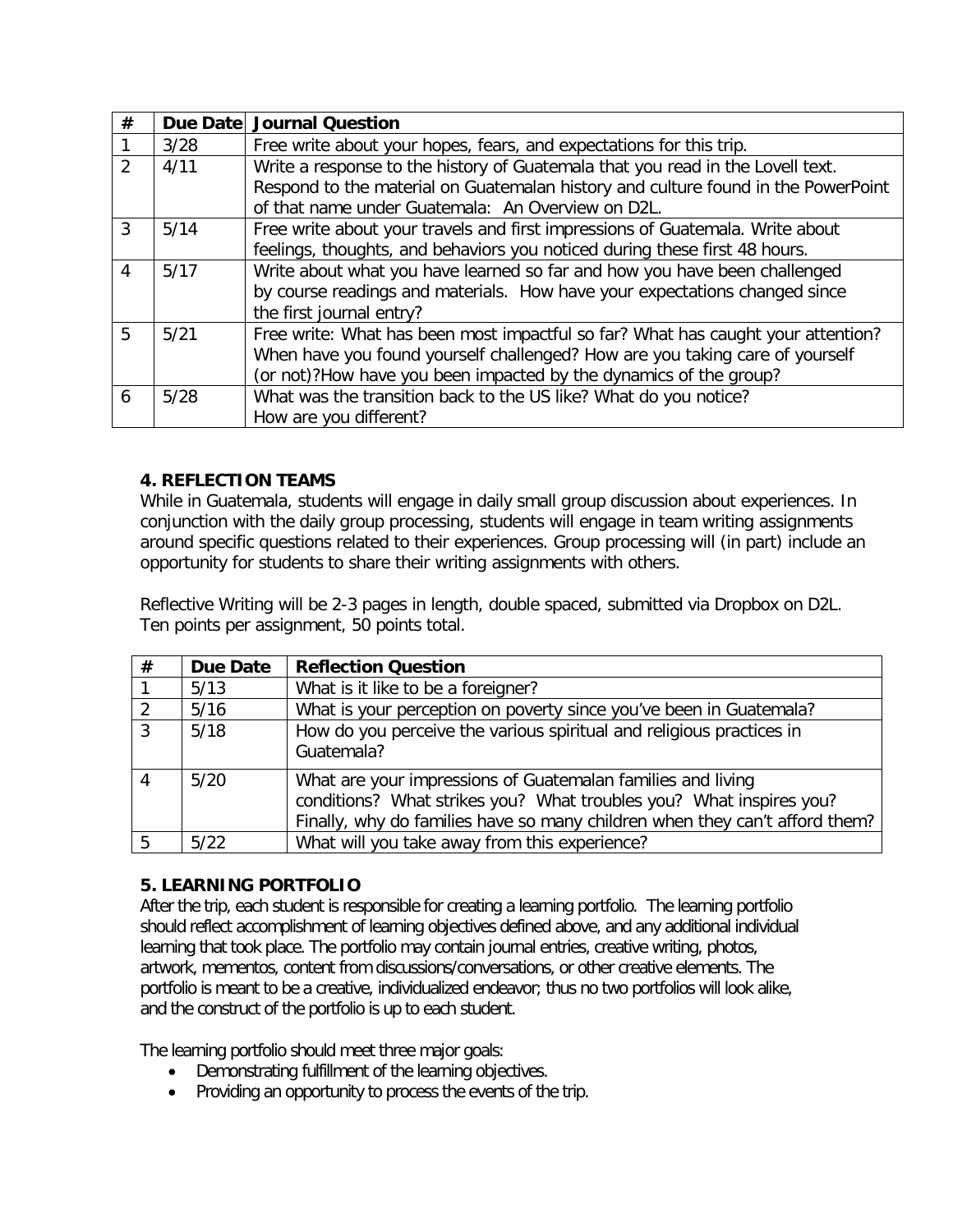• A lasting record of individual student experiences.

The portfolio should be submitted electronically to the D2L dropbox.

## **TENTATIVE SCHEDULE**

| <b>DATE</b> |                   | <b>ACTIVITIES</b>                                         |
|-------------|-------------------|-----------------------------------------------------------|
|             | Meeting One:      | Lovell readings - Overview of Guatemalan and Mayan        |
| 3/28        | $2-4$ pm          | Culture and History. Part One, Two & Three                |
|             | Meeting Two:      |                                                           |
| 4/11        | $2-4$ pm          | Menchu readings - Chapters 1-17 Due.                      |
|             | Meeting Three:    |                                                           |
| 4/25        | $2 - 4$           | Menchu readings - Chapters 18-34 Due.                     |
| $5/12 -$    |                   |                                                           |
| 5/23        | <b>Trip Dates</b> | Reflection assignments.                                   |
|             |                   | Discussion of trip, re-entry to the U.S, and changes as a |
|             | Post-Trip Meeting | result of the trip.                                       |
| 6/13        | $2-4$ pm          | Portfolios due by this meeting date                       |

## APPENDIX A: STUDENT NOTICES

## **Confidentiality Notice:**

As a reminder, all information concerning people observed during visits and classmates must be kept confidential. Confidentiality is a crucial element in the counseling profession and must be upheld at all times. Any discussion should be conducted in such a manner that persons are protected by the limits of confidentiality. Confidentiality will be broken if there is evidence that you have been or pose a potential danger to others or if you break ethical or legal standards as established by the Counseling Profession. Be sure to respect confidentiality outside the class. Do not discuss classmates in public places where your conversation could be overheard. Do not discuss your classmates with persons outside the class such as spouses, family members, etc.

## **Electronic Device Notice:**

As a matter of courtesy to your classmates and the instructor, please turn off your cell phones, and any other devices that make any noise. Use of computers is based on instructor permission.

## **Recording Policy:**

Excluding students with a documented disability, the use of electronic recording devices in class are prohibited without prior permission of the instructor. Also, the recording of clinical material is prohibited to all students.

## **Academic Dishonesty Policy:**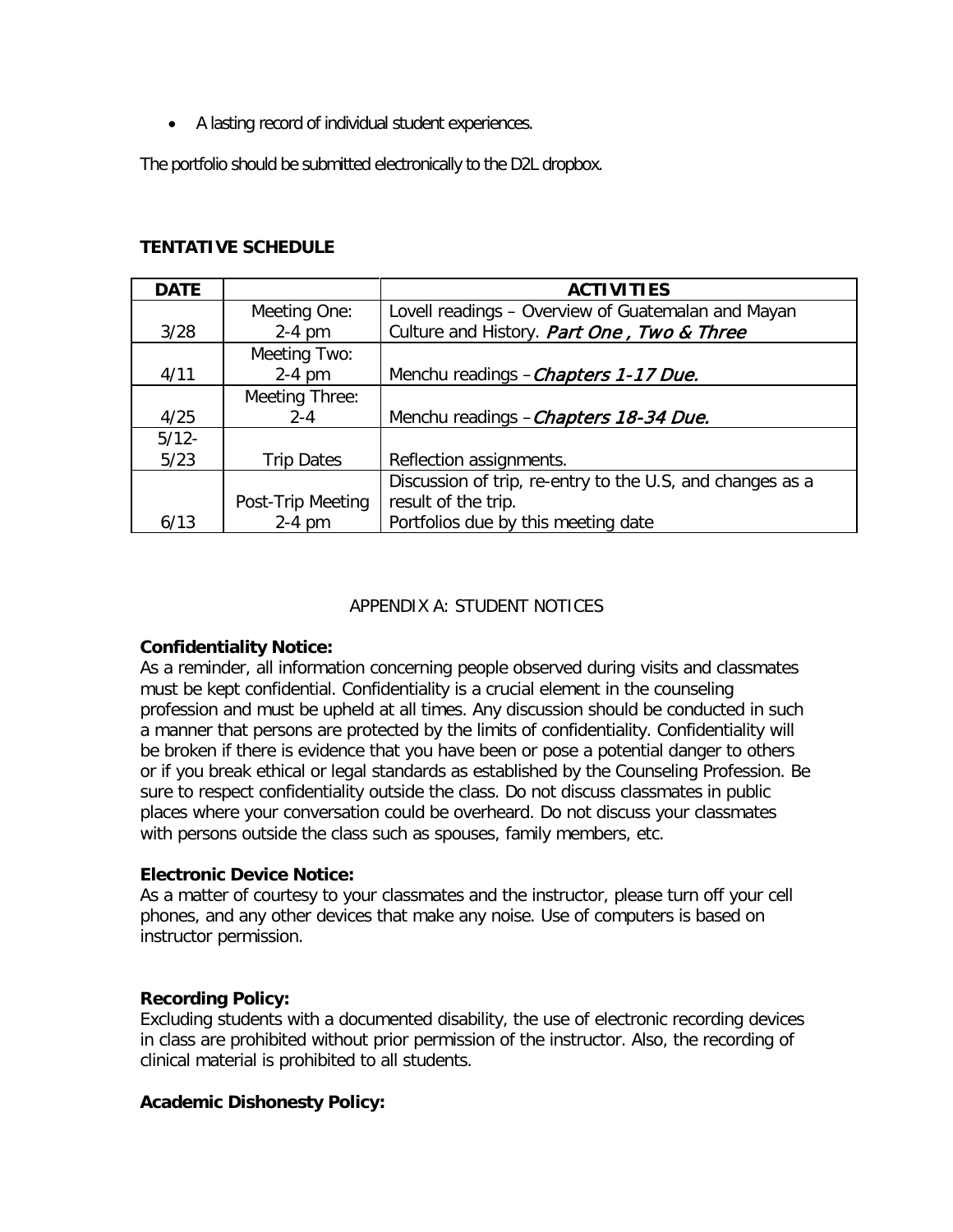Academic dishonesty is a basis for disciplinary action. Academic dishonesty includes, but is not limited to, activities such as cheating, using or purchasing "ghost-written" papers, and plagiarism (presenting as one's own the intellectual or creative accomplishments of another without giving credit to the source[s]). The faculty member, in whose course or under whose tutelage an act of academic dishonesty occurs, have the option of failing the students for the academic hours in question and may refer the case to other academic personnel for further action. Penalties for academic dishonesty may include expulsion from the university.

## **Class Visitor Policy**

Due to the clinical nature of this course, visitors of any age are not allowed.

## APPENDIX B: ASSIGNMENT SCORING RUBRICS

## **1. Participation Scoring Rubric**

| <b>Points</b><br>Possible | Description                                                                                                                                                                                                          | Points<br>Received |
|---------------------------|----------------------------------------------------------------------------------------------------------------------------------------------------------------------------------------------------------------------|--------------------|
| 0-14 points               | -Does not ask questions or make comments that indicate<br>familiarity with topics for class<br>-Does not participate actively in small groups<br>-Is often late or leaves early w/out due reason                     |                    |
| 15-30 points              | -Rarely asks questions or makes comments that indicate<br>familiarity with the topics prepared for class<br>-Does not actively participate in small groups<br>-Is occasionally late or leaves early w/out due reason |                    |
| 31-40 points              | -Occasionally asks questions or makes observations that<br>indicate reflections, some knowledge of readings for class<br>-Participates in small groups<br>-Is never late or leaves early w/out due reason            |                    |
| 41-50 points              | -Regularly asks questions or makes observations that indicate<br>reflection, knowledge of readings for class<br>-Participates actively in small groups in class,<br>-Attends class regularly (no missed classes)     |                    |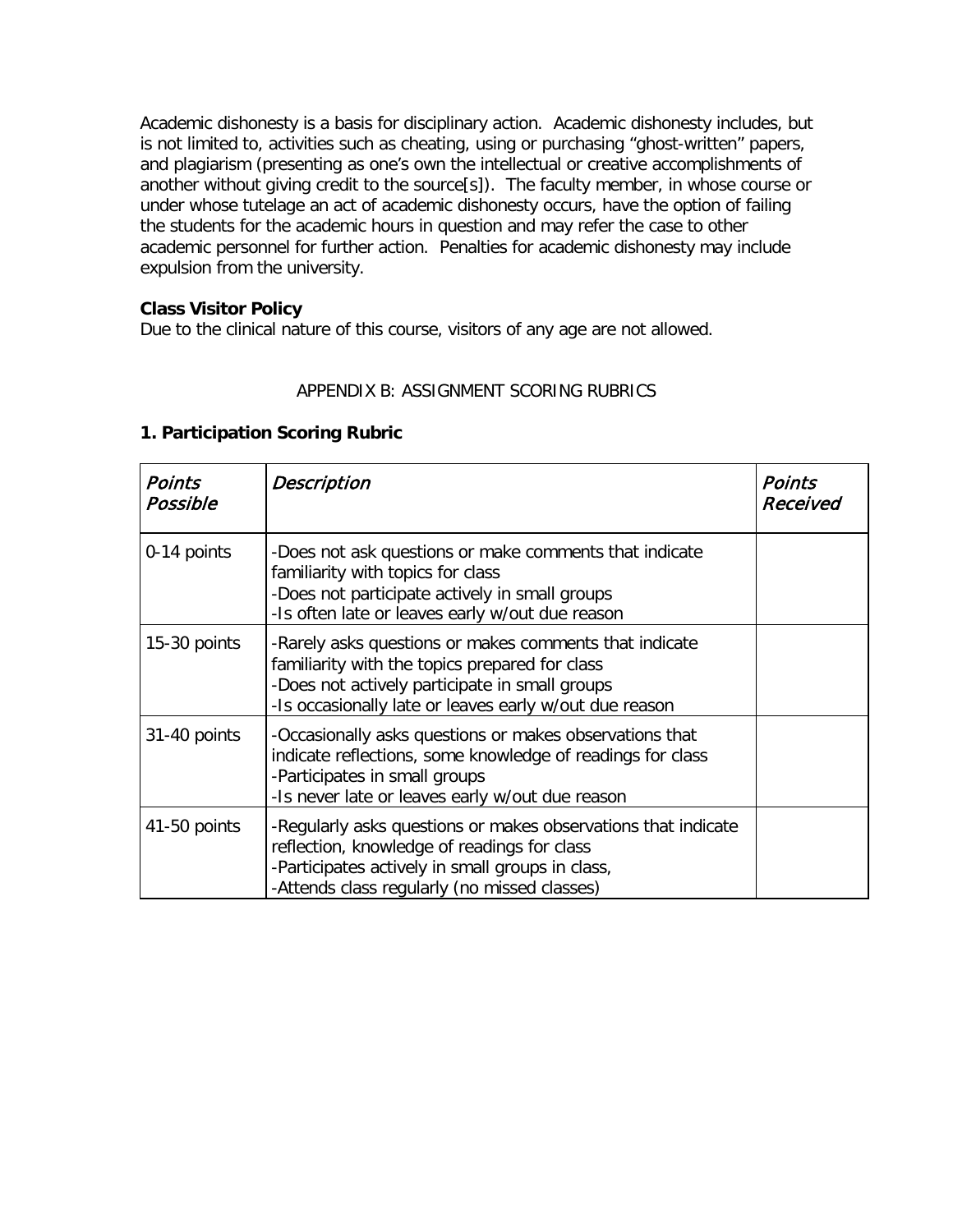**2. Reflective Writing Scoring Rubric: One entry per team, each person needs to rotate being the one to submit within each team.**

| #     | <b>Entry present</b><br>(2 points) | Clarity<br>(2<br>Points) | Understanding<br>(2 points) | Integration<br><b>Discussed</b><br>(2 points) | Integration<br><b>Quality</b><br>(2 points) | <b>Total</b><br>10 |
|-------|------------------------------------|--------------------------|-----------------------------|-----------------------------------------------|---------------------------------------------|--------------------|
|       |                                    |                          |                             |                                               |                                             |                    |
| 2     |                                    |                          |                             |                                               |                                             |                    |
| 3     |                                    |                          |                             |                                               |                                             |                    |
| 4     |                                    |                          |                             |                                               |                                             |                    |
| 5     |                                    |                          |                             |                                               |                                             |                    |
| total |                                    |                          |                             |                                               |                                             | 50                 |

Total points: \_\_\_\_\_\_\_\_\_\_\_\_\_

## **3. Individual Journal Entry Scoring Rubric**

| #     | <b>Entry</b><br>present<br>(4 points) | Clarity/<br>grammar<br>(4 points) | <b>Under-</b><br>standing<br>(4 points) | <b>Integration</b><br>discussed<br>(4 points) | <b>Integration</b><br>quality<br>(4 points) | Total<br>20 |
|-------|---------------------------------------|-----------------------------------|-----------------------------------------|-----------------------------------------------|---------------------------------------------|-------------|
|       |                                       |                                   |                                         |                                               |                                             |             |
| 2     |                                       |                                   |                                         |                                               |                                             |             |
| 3     |                                       |                                   |                                         |                                               |                                             |             |
| 4     |                                       |                                   |                                         |                                               |                                             |             |
| 5     |                                       |                                   |                                         |                                               |                                             |             |
| 6     |                                       |                                   |                                         |                                               |                                             |             |
| Total |                                       |                                   |                                         |                                               |                                             | 120         |